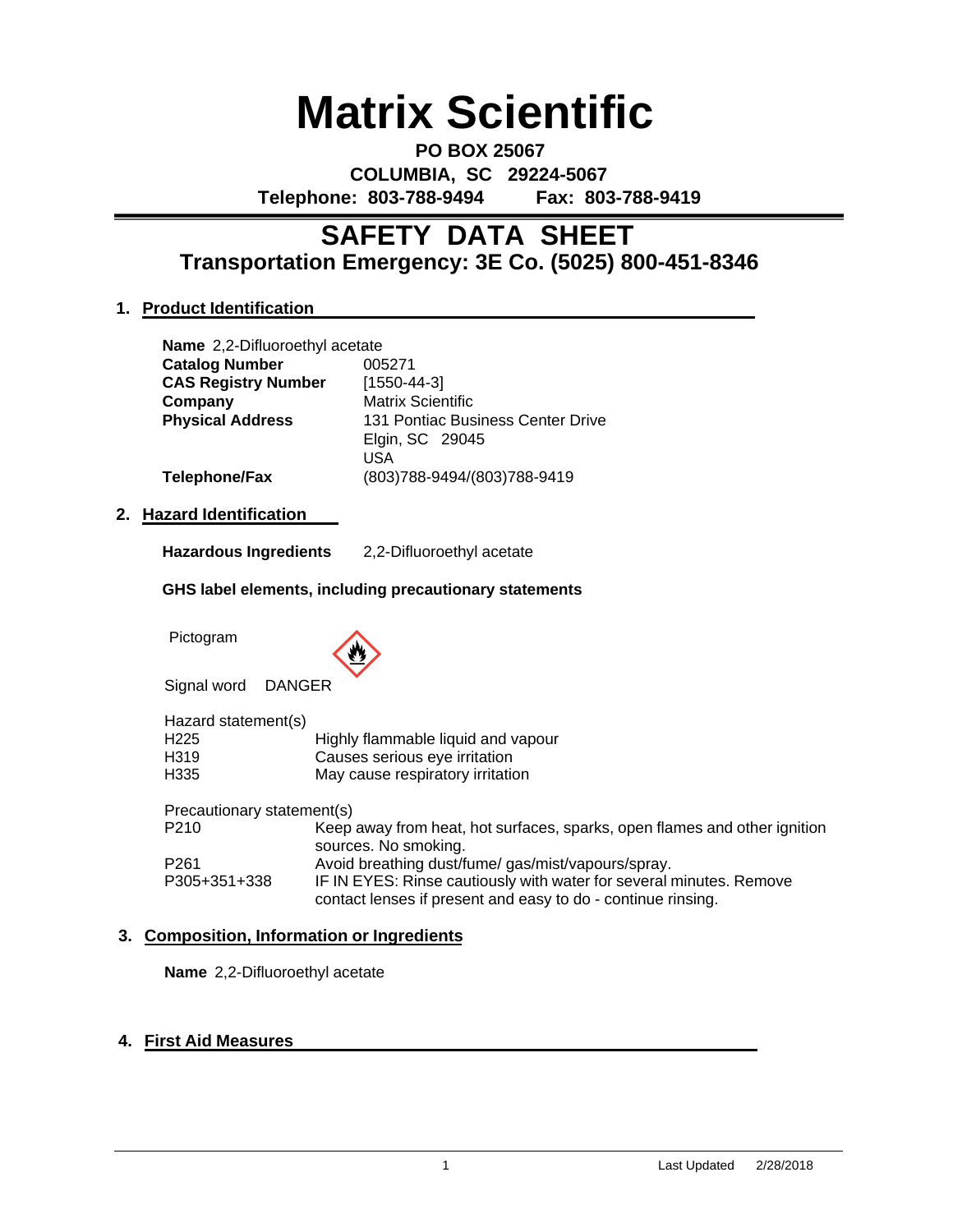| <b>Eye Contact:</b>  | Check for and remove any contact lenses. Immediately flush eyes with<br>clean, running water for at least 15 minutes while keeping eyes open. Cool<br>water may be used. Seek medical attention.                                                                                                                  |
|----------------------|-------------------------------------------------------------------------------------------------------------------------------------------------------------------------------------------------------------------------------------------------------------------------------------------------------------------|
| <b>Skin Contact:</b> | After contact with skin, wash with generous quantities of running water.<br>Gently and thoroughly wash affected area with running water and non-<br>abrasive soap. Cool water may be used. Cover the affected area with<br>emollient. Seek medical attention. Wash any contaminated clothing prior to<br>reusing. |
| Inhalation:          | Remove the victim from the source of exposure to fresh, uncontaminated<br>air. If victim's breathing is difficult, administer oxygen. Seek medical<br>attention.                                                                                                                                                  |
| Ingestion:           | Do NOT induce vomiting. Give water to victim to drink. Seek medical<br>attention.                                                                                                                                                                                                                                 |

#### **5. Fire-Fighting Measures**

| <b>Extinguishing media:</b><br><b>Special fire fighting</b> | Carbon dioxide, dry chemical powder, alcohol or polymer foam.                                             |
|-------------------------------------------------------------|-----------------------------------------------------------------------------------------------------------|
| procedures:                                                 | Wear self-contained breathing apparatus and protective clothing to prevent<br>contact with skin and eyes. |
| Unusual fire and<br>explosion hazards/<br>decomposition of  |                                                                                                           |
| product:                                                    | Emits toxic fumes under fire conditions.                                                                  |

#### **6. Accidental Release Measures**

Steps to be taken if material is spilled or otherwise released into the environment - Wear Appropriate respirator, impervious boots and heavy rubber (or otherwise impervious) gloves. Scoop up solid material or absorb liquid material and place into appropriate container. Ventilate area and wash affected spill area after pickup is complete. Wash skin immediately with plenty of water. Place solid or absorbed material into containers and close for disposal.

#### **7. Handling and Storage**

Avoid prolonged exposure. Use caution when handling. Exposure to any chemical should be limited. Do not breath dust or vapor. Have safety shower and eye wash available. Do not get in eyes, on skin or on clothing. Keep container tightly closed. Store in a cool, dry, well-ventilated place. Ensure adequate ventilation during use. Use only in a chemical fume hood. To the best of our knowledge, the health hazards of this product have not been fully investigated. This product is provided solely for the purpose of research and development.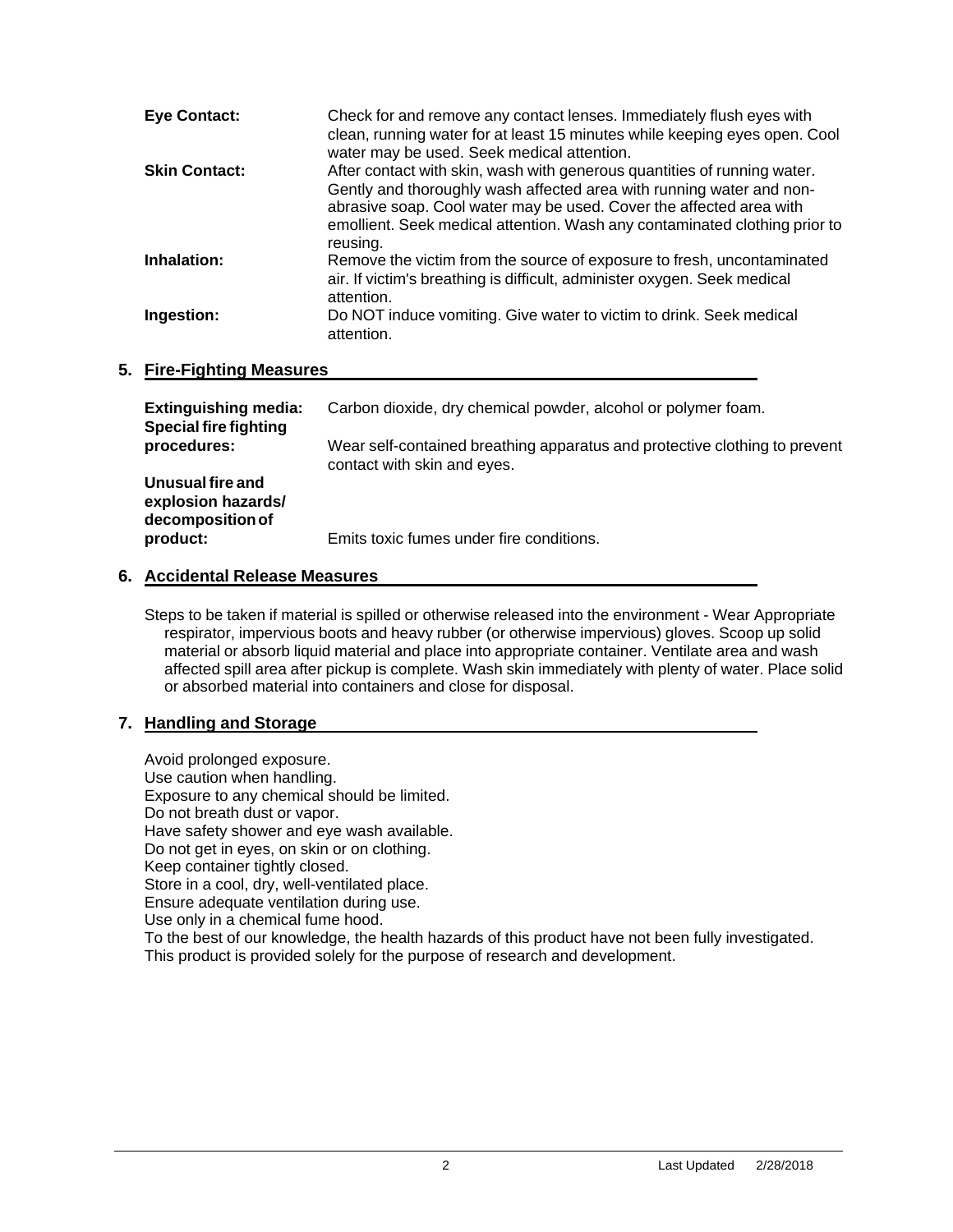# **8. Exposure Controls and Personal Protection**

Wear Protective safety goggles. Wear chemical-resistant gloves. Wear protective clothing and chemical resistant boots. Ensure ventilation during use. After contact with skin, wash immediately.

# **9. Physical and Chemical Properties**

**Molecular Formula:** C4H6F2O2 **Molecular Weight:** 124.09 **Boiling point (C): 105° Index of refraction:** 1.3542

# **10. Stability and Reactivity**

| Incompatibilities: | Strong oxidizing agents<br>Strong acids and bases |  |
|--------------------|---------------------------------------------------|--|
|                    | <b>Hazard Decomposition Products</b>              |  |
| Carbon             | carbon monoxide                                   |  |
|                    | carbon dioxide                                    |  |
| <b>Fluorine</b>    | hydrogen fluoride                                 |  |

# **11. Toxicological Information**

#### **Acute effects:**

Irritant May be harmful by ingestion and inhalation. Material is irritating to mucous membranes and upper respiratory tract. To the best of our knowledge, the toxicological properties of this product have not been fully investigated or determined.

# **12. Ecological Information**

| <b>Mobility:</b>             | Data not known    |
|------------------------------|-------------------|
| Persistence and              |                   |
| degradability:               | No data available |
| <b>Cumulative potential:</b> | No data available |
| Other adverse effects:       | No data available |

# **13. Disposal Considerations**

Absent other actions demanded by federal or local regulations - Dissolve or mix the material with a combustible solvent and burn in a requlated, chemical incinerator equipped with after burner and scrubber.

Observe all federal, state and local laws.